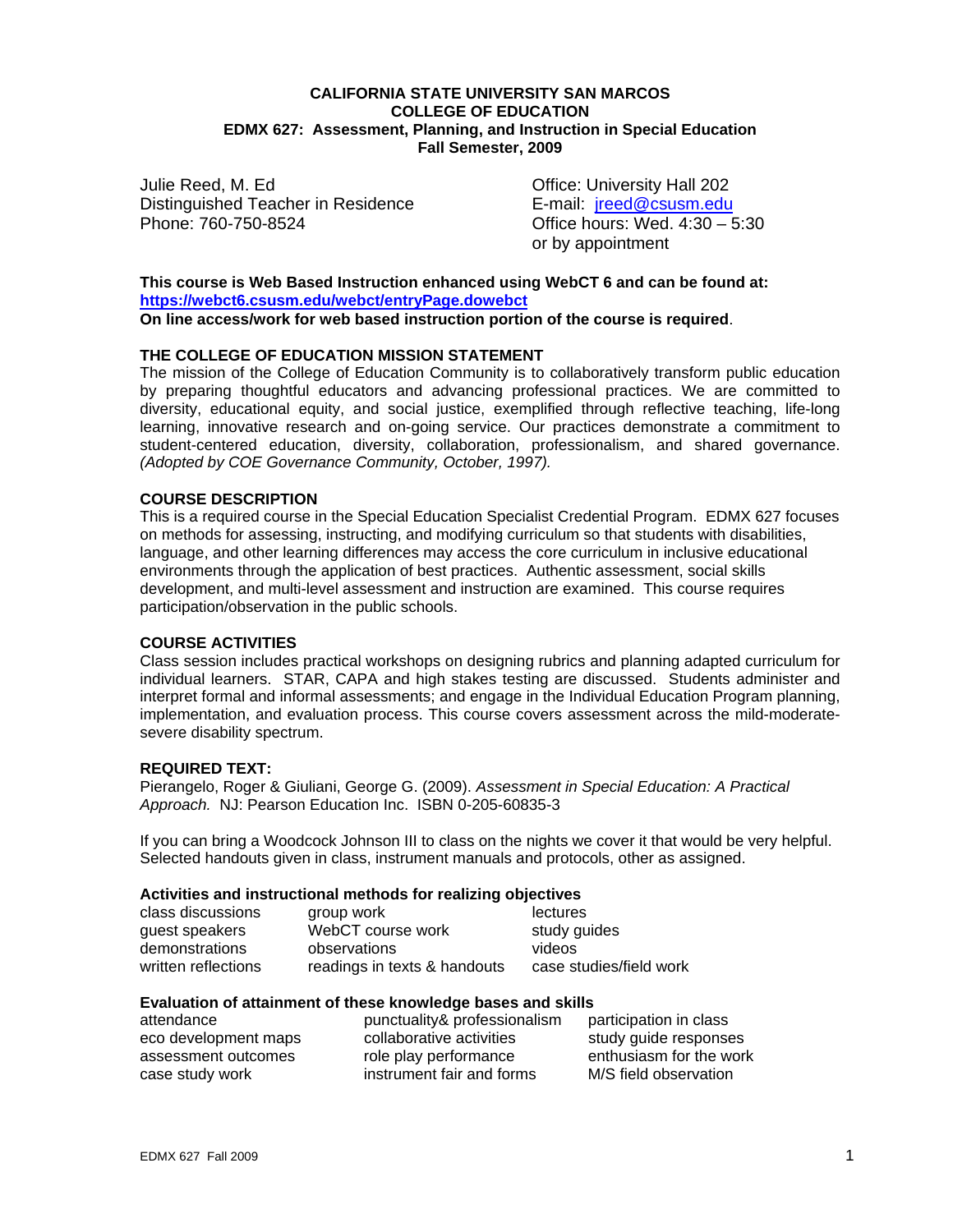## **AUTHORIZATION TO TEACH ENGLISH LEARNERS**

This credential program has been specifically designed to prepare teachers for the diversity of languages often encountered in California public school classrooms. The authorization to teach English learners is met through the infusion of content and experiences within the credential program, as well as additional coursework. Students successfully completing this program receive a credential with authorization to teach English learners.

*(Approved by CCTC in SB 2042 Program Standards, August 02)* 

#### **COLLEGE OF EDUCATION ATTENDANCE POLICY**

 *(Adopted by the COE Governance Community, December, 1997).* Due to the dynamic and interactive nature of courses in the College of Education, all students are expected to attend all classes and participate actively. At a minimum, students must attend more than 80% of class time, or s/he may not receive a passing grade for the course at the discretion of the instructor**. Individual instructors may adopt more stringent attendance requirements.** Should the student have extenuating circumstances, s/he should contact the instructor as soon as possible.

#### **STUDENTS WITH DISABILITIES REQUIRING REASONABLE ACCOMMODATIONS**

Students must be approved for services by providing appropriate and recent documentation to the Office of Disable Student Services (DSS). This office is located in Craven Hall 5205, and can be contacted by phone at (760) 750-4905, or TTY (760) 750-4909. Students authorized by DSS to receive reasonable accommodations should meet with their instructor during office hours or, in order to ensure confidentiality, in a more private setting.

#### **ALL UNIVERSITY WRITING REQUIREMENT**

Every course at the university must have a writing requirement of at least 2500 words. This requirement is met via the WebCT discussion board requirement, the full case study assignment and the moderate-severe field work report.

| M/M/S | M/M/S | M/M/S |     | $M/M/S$ $ M/M/S $ $M/M/S$ |     | M/M/S | M/M/S | M/M/S |
|-------|-------|-------|-----|---------------------------|-----|-------|-------|-------|
| 11    | 12    | 13    | 15  | 16                        | 17  | 19    | 20    | 21    |
|       | K/A   | K/A   | K/A | K/A                       | K/A | K/A   | K/A   | A     |

#### **TABLE OF CTC LEVEL I STANDARDS AND LEVELS OF COMPETENCE**

| M/M/S | M/M/S | M/M/S | M/M | M/S | M/S |
|-------|-------|-------|-----|-----|-----|
| 22    | 23    | 24    | 25  | 26  | 26  |
| K/A   | K/A   | K/A   | K/A | K/A | K/A |

#### **Key to Table Standards and Areas of Certification**

M/M **M/M/S** = Common Mild/ Moderate & Moderate/Severe Education Specialist Competency  $=$  Mild/Moderate Education Specialist Competency

- **M/S =** Moderate/Severe Education Specialist Competency
- 

**K**  $=$  Competence at **knowledge** level  $\bf{A} =$  Competence at **application** level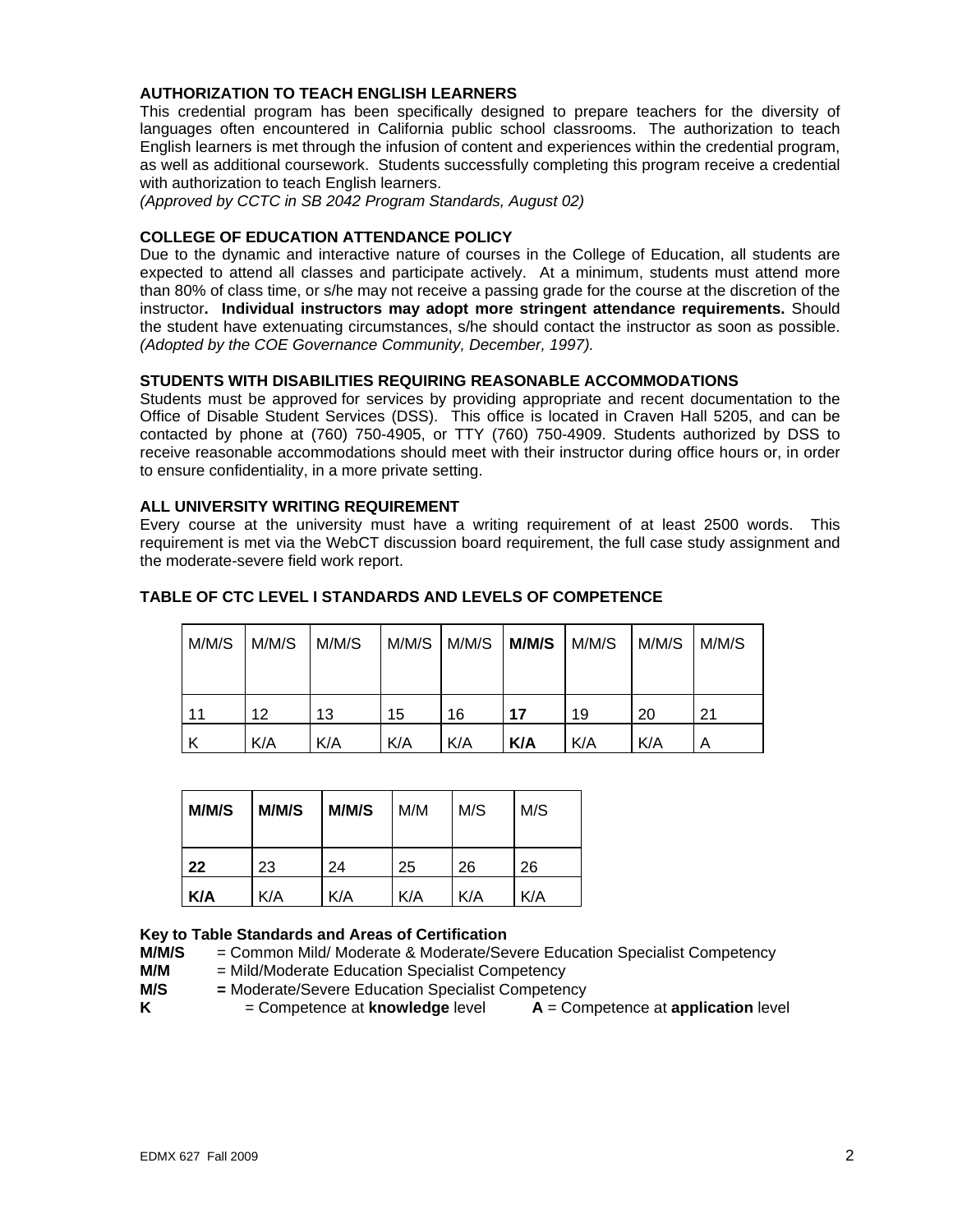#### **TEACHER PERFORMANCE EXPECTATION (TPE) CCTC Standards in Special Education Specialist Level I Credential**

The course objectives, assignments, and assessments have been aligned with the CCTC standards for the Level 1 Special Education Specialist Credential. This course is designed to help teachers seeking a California teaching credential to develop the skills, knowledge, and attitudes necessary to assist schools and district in implementing effective programs for all students. The successful candidate will be able to merge theory and practice in order to realize a comprehensive and extensive educational program for all students. You will be required to formally address the **CCTC Standards M/M/S 17 (Assessment, Curriculum and Instruction) and M/M/S 22 (Assessment and Evaluation of Students)** in this course. These standards and the artifacts you must post for each are listed in the table below. The format for your reflective essay is on the last page of this syllabus. You must complete the Task Stream postings in order to be cleared for your credential.

# **EDMX 627: Matrix of TPEs and Required Artifacts**

| <b>CCTC Moderate/Severe Standard</b>                         | <b>Related Artifact to be Attached in Task Stream</b>    |
|--------------------------------------------------------------|----------------------------------------------------------|
| Standard 17 M/ M/S<br>Assessment, Curriculum and Instruction | <b>IEP Preparation Plan</b><br><b>Observation Report</b> |
| Standard 22 M/ M/S<br>Assessment and Evaluation of Students. | Case Study                                               |

### **COURSE OBJECTIVES**

#### **1.0 Observation Skills**

- 1.1 Direct observations in informal situations
- 1.2 Using checklists and various observation formats to record observational data
- 1.3 Observation for one day in a setting serving learners with moderate/severe (M/S) disabilities with a field report requirement.

#### **2.0 Record Keeping**

- 2.1 Maintaining a checklist/timelines for the assessment process
- 2.2 Employing competency checklists
- 2.3 Keeping anecdotal records
- 2.4 Utilizing IEP and ITP forms
- 2.5 Utilizing referral and planning for assessment forms
- 2.6 Recording and submitting observation notes according to format provided for the M/S field observation.

# **3.0 Assessment Techniques**

- 3.1 Evaluating various commercially available assessment instruments.
- 3.2 Administering, scoring and interpreting commonly used formal measures (standardized, norm-referenced)
- 3.3 Using informal assessment methods
	- (e.g., criterion-referenced, curriculum-based)
- 3.4 Assessing student work in the classroom (setting criteria, mastery learning, records, work sampling)
- 3.5 Using assessments for specific populations
- 3.6 Using supplementary norm tables
- 3.7 Using authentic assessment approaches (performance-based, rubrics,

portfolios)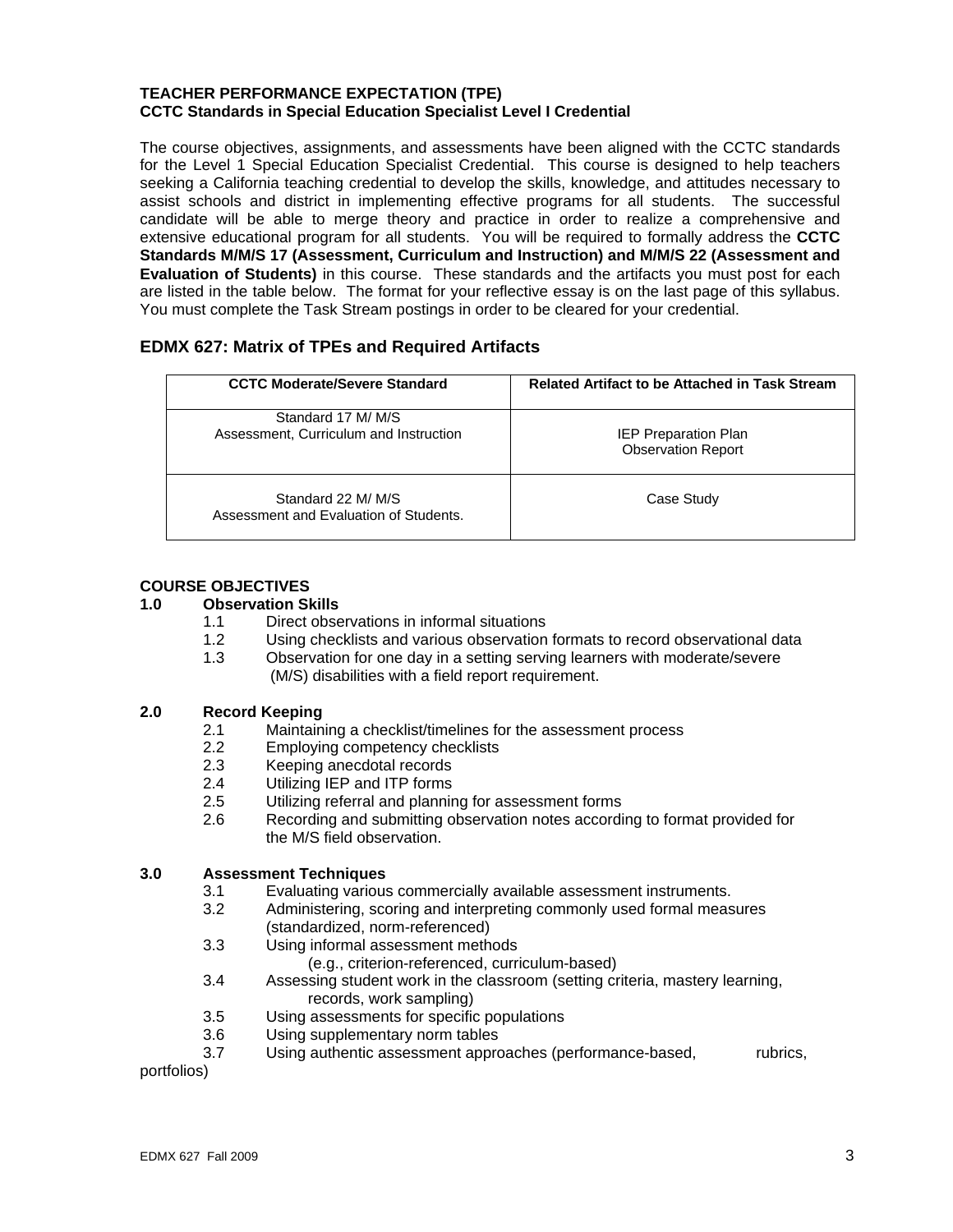# **4.0 Nondiscriminatory Testing**

- 4.1 Structuring the assessment environment
- 4.2 Scheduling assessment sessions
- 4.3 Evaluating and selecting assessment instruments
- 4.4 Selecting and preparing assessment materials
- 4.5 Ensuring parental participation in reporting of student performance

# **5.0 Writing Case Reports**

- Gathering and reporting background information
- 5.2 Using a structured format for reporting
- 5.3 Reporting interactions with the child
- 5.4 Reporting the child's approach to tasks and learning styles
- 5.5 Using clinical judgment in interpreting results
- 5.6 Summarizing overall finding regarding a child
- 5.7 Making recommendations for interventions

# **6.0 Generating IEPs**

- 6.1 Summarizing current levels of functioning
- 6.2 Identifying long-range goals and short-term objectives
- 6.3 Completing sections of an IEP and ITP
- 6.4 Adapting the IEP as a parallel curriculum for students under IDEA<br>6.5 Ensuring parent participation and observation of rights
- Ensuring parent participation and observation of rights

### **7.0 Best Educational Practice into Teaching**

- 7.1 Demonstrating knowledge of general education curriculum, & California Frameworks
- 7.2 Refining a personal philosophy of education
- 7.3 Empowering students as instructors, advocates, and decision makers
- 7.4 Using formal and informal cooperative group learning structures
- 7.5 Using thematic approaches in instruction
- 7.6 Incorporating authentic assessment into lessons
- 7.7 Adapting lessons for individual learners using differentiated

#### **8.0 Collaborative Interdisciplinary Teaming and Creative Problem Solving**

- 8.1 Demonstrating the effective use of collaborative teaming principles to a) develop lessons, IEPs and ITPs, assessment plans and reports; curriculum, classroom management plans; b) problem solve curricular, instructional, and emotional or behavioral mismatches for students and c) guide other instructional and special education related decision making
- 8.2 Facilitating a planning meeting for a student eligible for special education or being considered for specialized support services
- 8.3 Differentiating the roles of various interdisciplinary team members and soliciting and utilizing diverse expertise of team members
- 8.4 Applying various approaches to problem solving and conflict resolution

# **PROFESSIONAL AND ADMINISTRATIVE REQUIREMENTS**

 the course. If you miss two class sessions or are late (or leave early) more than three sessions, you 1. Attend all class sessions. Please call the instructor when you are unable to attend class or if you must be late. It is the policy of the CSUSM College of Education that any student who misses 20% or more of class time, field experiences, or class sessions may not receive a passing grade for cannot receive a grade of "A". If you miss three class sessions, your highest possible grade is a "C+". Should you have extenuating circumstances, contact the instructor as soon as possible.

2. Use "Person-first" language (e.g., "Student with Down Syndrome" rather than "Down Syndrome student") must be used throughout all written and oral assignments and discussions.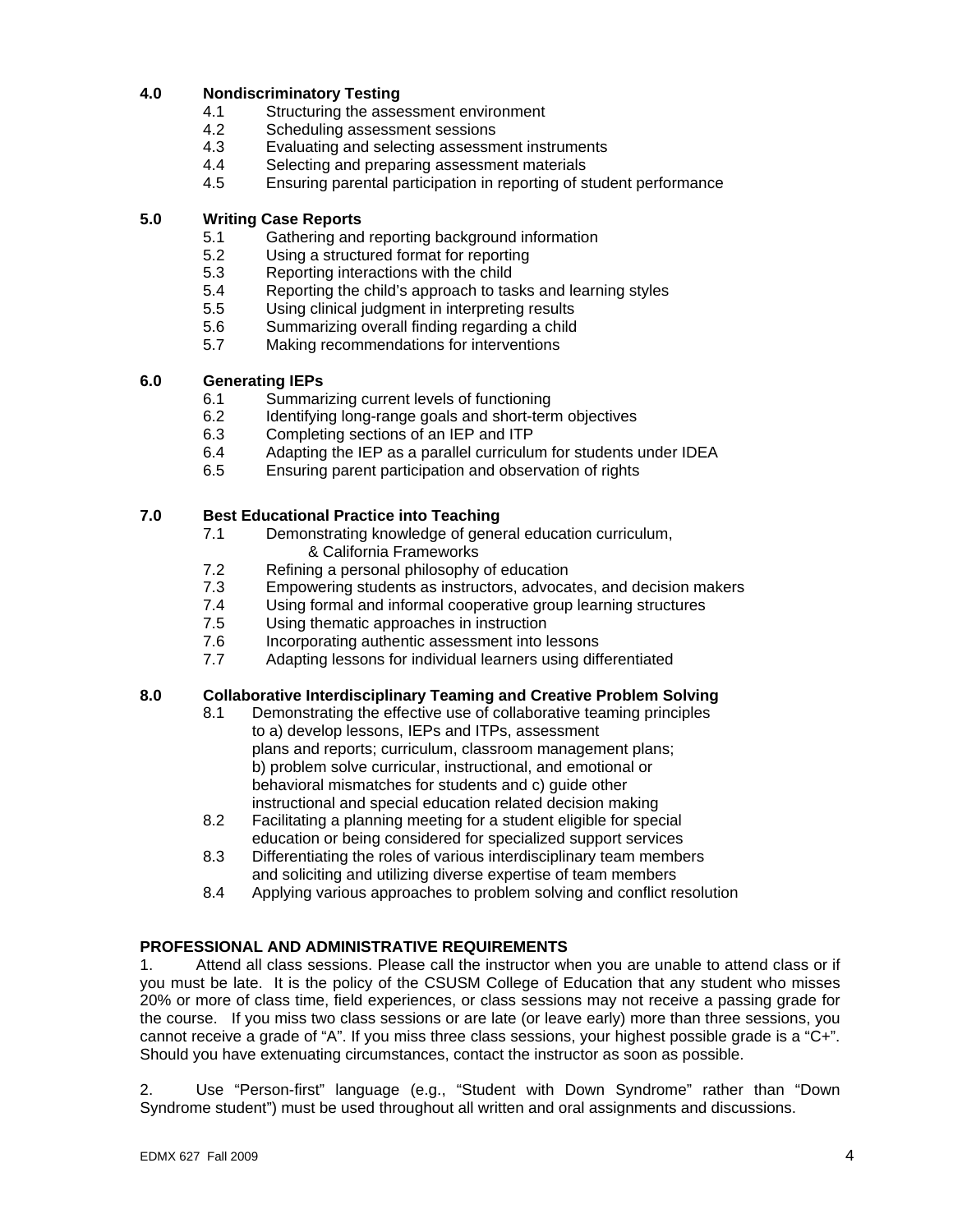3. Word-process all written documents. Be sure to keep an electronic copy of all of your work including WebCT postings. Proof of completion of all assignments is the responsibility of the student. Keep these records until you have received your grade. Also, you will want these copies for your records and for potential future use as professional portfolio entries.

4. Always write in a professional voice. Be sure to avoid abbreviations, contractions, and slang. Write out acronyms on first appearance - such as Individualized Education Program (IEP).

5. Examine WebCT6 at least twice weekly for messages and newly posted materials and resources. Download materials needed for each class *prior* to class and bring to class all required resources.

6. Complete and post all assignments on the due dates for full credit. If you have extraordinary circumstances that impact completion of your assignments, please inform the instructor. Any time that you have questions or concerns, please contact the instructor immediately.

7. Participate in class discussions and group activities and demonstrate positive interpersonal skills with classmates and guests. Participation points are assigned on the basis of participation, collegiality, collaborative effort, and professionalism in interactions with fellow students and the instructors and guest lecturers.

8. If you are to miss class, be sure to select a class "buddy" to ensure that you receive handouts and information when you must miss class. You may wish to have the following: Buddy: Phone#: e-mail:

# **GRADING STANDARDS**

| A    | 93-100% |
|------|---------|
| А-   | 90-92%  |
| B+   | 87-89%  |
| в    | 83-86%  |
| в-   | 80-82%  |
| $C+$ | 77-79%  |

# **Grading Rubrics**

#### **Criteria for Grading Student Performance in this Course:**

A (Excellent): Performance at the highest level, showing sustained excellence in meeting all course objectives and requirements and exhibiting an unusual degree of intellectual initiative.

B (Good): Performance at a high level, showing consistent and effective achievement in meeting course objectives and requirements.

C (Satisfactory): Performance at an adequate level, meeting the basic objectives and requirements of the course.

#### **NOTE: The minimum acceptable grade for a course in the sequence of professional education courses is C+, and a B average must be maintained.**

# **Criteria for Grading Assignments**

A (93%) Outstanding work on assignment, excellent syntheses of information and experiences, great insight and application, and excellent writing,

B (83%) Completion of assignment in good form with good syntheses and application of information and experiences, writing is good,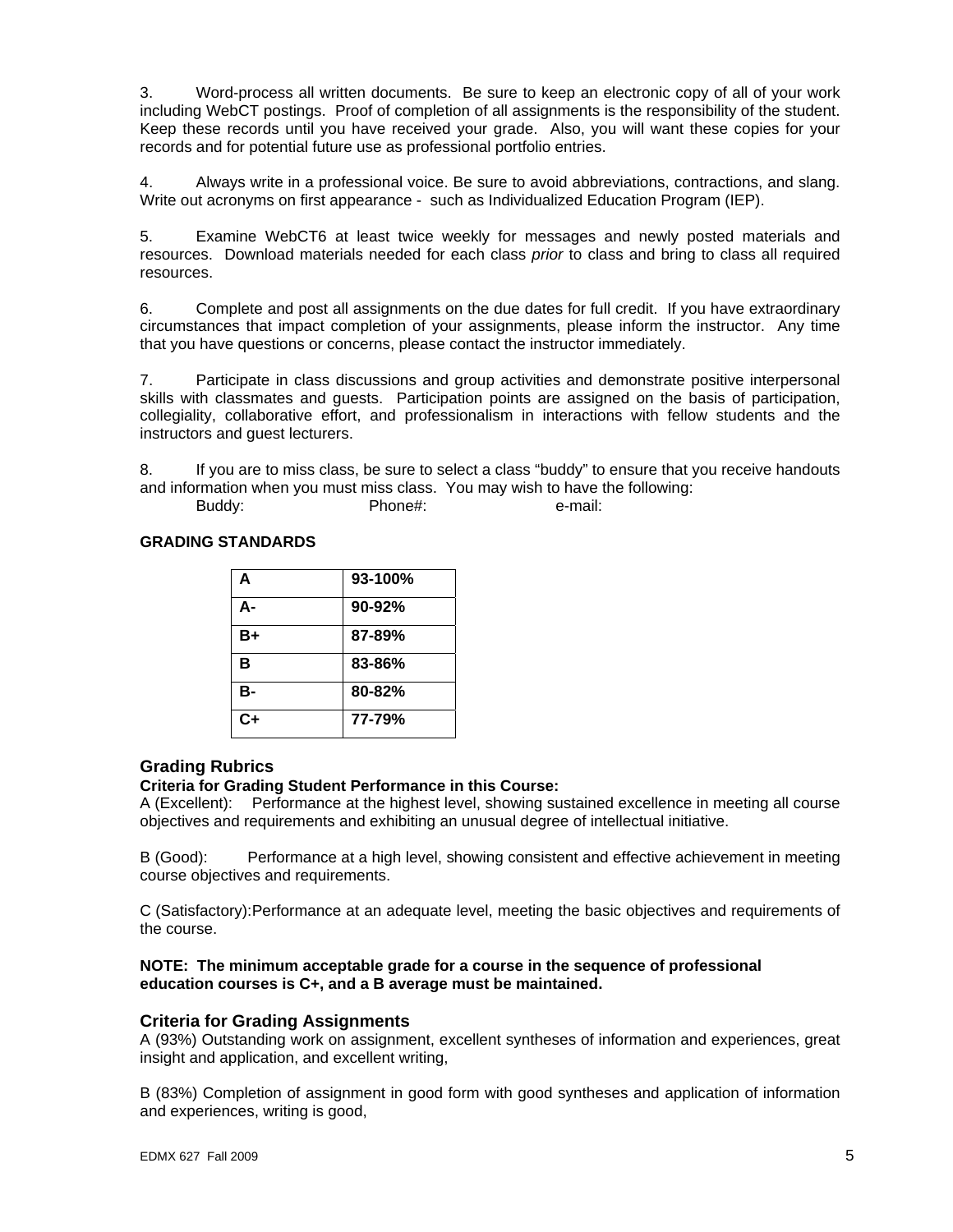C (73%) Completion of assignment, adequate effort, and adequate synthesis of information and application of information and experiences, writing is adequate.

#### **COURSE REQUIREMENTS**

#### **Please note the College of Education Attendance policy stated page two of this syllabus.**

**Participation** (16 point maximum/class X 10 Face-to-Face classes =160 points maximum)

Regular, punctual attendance is critical and expected in the teaching profession. Because this class is participatory in nature, the experiences and discussions are difficult to recreate. Additionally, it is important that each class member have the opportunity to exhibit collaborative teaming and participatory behavior.

#### **Criteria for Grading Participation**:

Participation points will be assigned on the following criteria: collaborative cooperation in all labs, classes, and group assignments; enthusiasm for the content and activities; respect for the speakers; patience and flexibility with the technology; appropriate use of all assessment materials.

# **ASSIGNMENT POLICY**

Each assignment is due on the date indicated on the syllabus/course schedule.

• It is strongly advised that students keep up with the assignments from session to session.

# **ACADEMIC HONESTY POLICY**

(Be sure to read the CSUSM Academic Honesty Policy below)

- Plagiarism of any type will result in a failing grade. All work in this course must be the original work of the credential candidate.
- • Scanning of student work via TurnitIn™ software may be used to verify student authorship and accurate citation of copyrighted materials or thoughts, ideas, and/or work of others.
- Assignment will be checked via TurnitIn<sup>™</sup> software for accuracy of citation and originality of work.
- The instructor may require that some assignments in the course be submitted via WebCT 6 using the built in TurnitIn™ software feature.
- • Students making unauthorized copies of copyrighted materials or microcomputer software will receive a failing grade.

# **CSUSM Academic Honesty Policy Statement from the CSUSM Catalogue**

"Students will be expected to adhere to standards of academic honesty and integrity, as outlined in the Student Academic Honesty Policy. All written work and oral assignments must be original work. All ideas/materials that are borrowed from other sources must have appropriate references to the original sources. Any quoted material should give credit to the source and be punctuated with quotation marks.

Students are responsible for honest completion of their work including examinations. There will be no tolerance for infractions. If you believe there has been an infraction by someone in the class, please bring it to the instructor's attention. The instructor reserves the right to discipline any student for academic dishonesty in accordance with the general rules and regulations of the university. Disciplinary action may include the lowering of grades and/or the assignment of a failing grade for an exam, assignment, or the class as a whole."

#### **Plagiarism**

As an educator, it is expected that each student will do his/her own work, and contribute equally to group projects and processes. Plagiarism or cheating is unacceptable under any circumstances. If you are in doubt about whether your work is paraphrased or plagiarized see the Plagiarism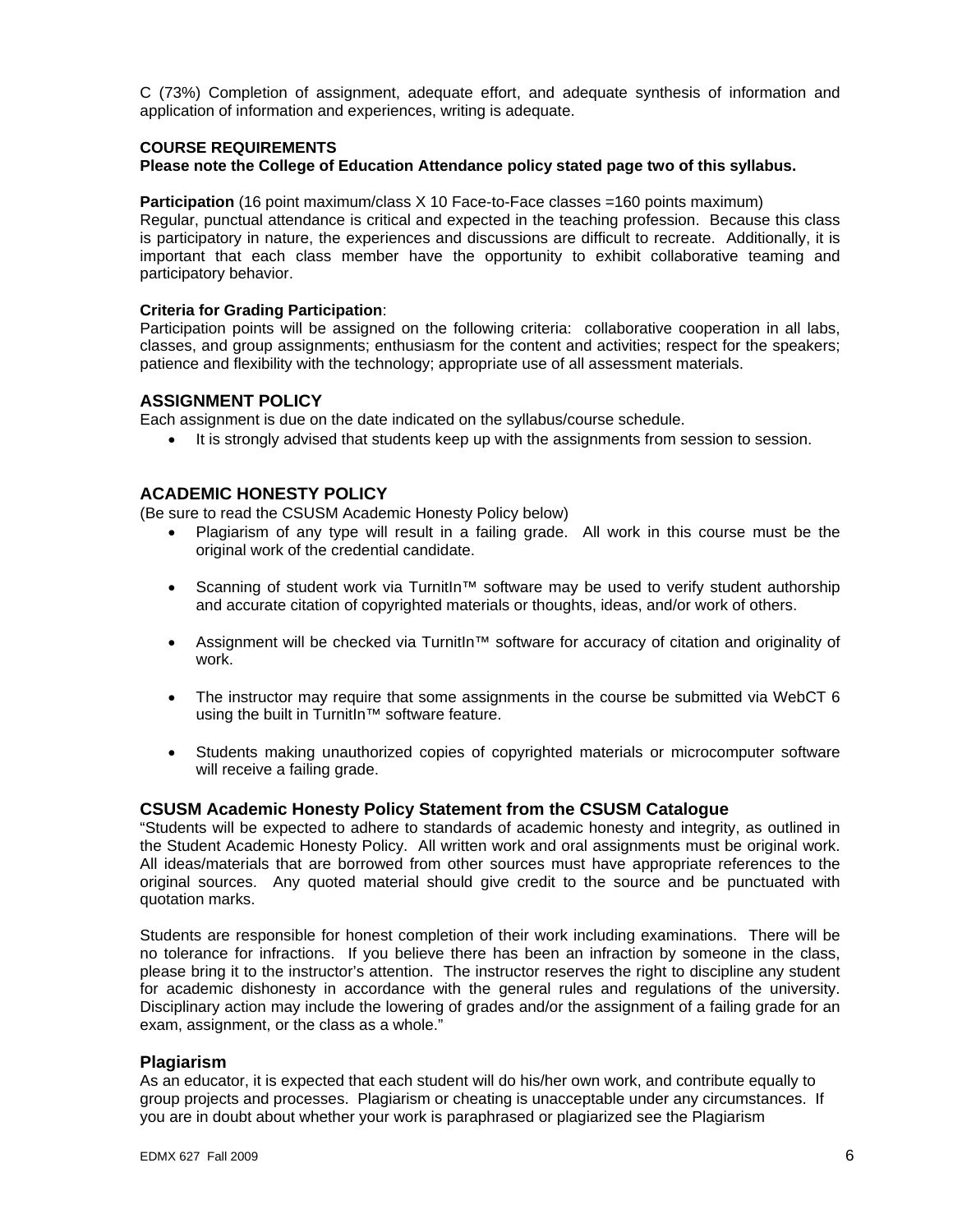Prevention for Students website http://library.csusm.edu/plagiarism/index.html. If there are questions about academic honesty, please consult the University catalog.

# **FURLOUGH STATEMENT**

Due to the devastating effects of current budget crisis in California, CSU faculty has been furloughed nine days each semester of this academic year, representing a 9.23% reduction in both workload and compensation. A furlough is an unpaid day off on a faculty member's regularly-scheduled workday. CSU faculty are prohibited from teaching, conducting scholarly research, consulting with students, responding to email or voicemail, providing assignment feedback, or participating in any CSU workrelated activities on furlough days.

The CSU faculty agreed to take furlough days in order to preserve jobs for as many CSU employees as possible, and to serve as many students as possible, in the current budget crisis. The agreement that governs faculty furloughs acknowledges that "cuts of this magnitude will naturally have consequences for the quality of education that we can provide." Within the furlough context, I will make every effort to support your educational experience at CSUSM. Visit CSUSM Budget Central [http://www.csusm.edu/budgetcentral/] to learn about the state budget crisis and how it impacts your educational opportunities. To avoid the continued loss of higher education availability in California, exercise your right to voice an opinion. Contact information for state legislators and the governor are provided at Budget Central.

# **ASSIGNMENT DESCRIPTIONS**

#### **REPORTS:**

#### **Ecological Design/map and reflective paper: (individual, 30 points total)**.

We will learn about Bronfenbrenner's work on systems theory of development across the life span and understanding children/learner behaviors. During this process each student will create an individual eco map (a small square of poster board) of their own to contribute to a class quilt. Examples of past cohort quilts will be shared. This is an individual creative assignment. You will post a three - five page paper explaining your eco map and share your quilt square in class. (paper 20 points, map 10 points)

#### **Practice Administration of the Woodcock Johnson III: (individual, 30 points)**

Requirement is to practice administering the WJIII to another classmate and share out as whole group. Format will be found in Assignment section of WebCT. You must submit your protocols with your lab sheet (paper 20 points, protocols 10 points).

#### **Instrument review and Instrument Fair: (individual, 30 points)**

Grade is based upon the quality of Instrument Review Paper with paper posted to share with instructor and classmates. Participation in the Instrument Fair **with the instrument** is required (Paper  $= 20$  points; instrument  $= 10$  points. If you do not bring instrument the night of the fair you lose 10 points).

Each student will review an instrument and write a guide for use and interpretation. We will have an instrument fair. The student must find a commercially available instrument to share in class. You do not need to purchase the instrument. A sign up list for the instruments will be provided early in the semester. The night of the Instrument Fair, we will have presentations on the instruments.

#### **FIELD WORK**

#### **Moderate-Severe Field Work and Report: (individual, 50 points) This is REQUIRED!**

Field work: observation in a class providing services to student with moderate – severe disabilities. The format for writing up the field work will be found in Assignment section of WebCT. If you currently work in a moderate-severe setting, then you may get approval from Ms. Reed to use a Mild-Moderate setting.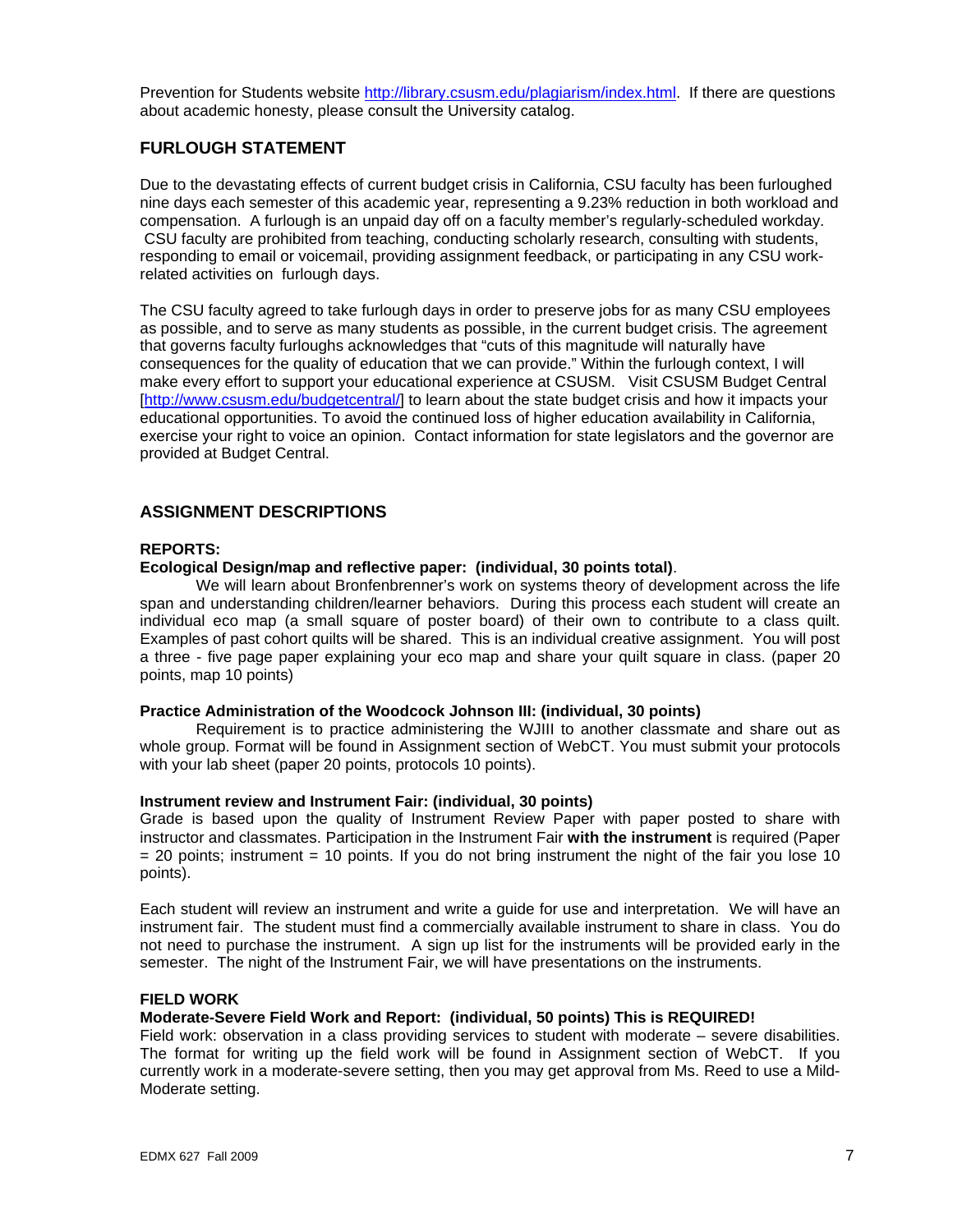#### **CASE STUDY (requires working with a child in the schools)**

## **Assessment Case Study (individual, 100 points)**

#### **Includes: Observation for Assessment, Individual Assessment Case Study write up, IEP Meeting Preparation Plan, and completed Special Factors Form**

Each participant will select a learner in his or her classroom to study. This learner must be a child who is eligible for special education or who is being referred for an initial assessment for consideration for special education services. You will provide background information based upon observations, administer three (if possible) formal assessments, provide student work samples, and interview the parents/guardians (as allowed), and interview the child's teacher. This assignment includes an observation for assessment, the case write up, and a Preparation for the IEP Meeting Plan. A format for this assignment will be found in Assignment section of WebCT.

**NOTE: Do not begin this case study work until you have received approval from your instructor for your assessment and case study plan**. **All information is kept strictly confidential, use a pseudonym, you must have parental permission before beginning this case study even if the child is on your caseload. Your instructor has the introduction letters and permission forms. Your permission form MUST be submitted with the Case Study. Remember, any information on your lap top must be strictly confidential using pseudonyms, and deleted at semester's end.** 

## **WebCT 6 WORK**

(150 points) (Be sure to keep an electronic copy of all of your postings)

**Assignment prompts and responses to others (3 sessions X 40 points)) Course Reflection: (30)** 

### **Web Based Components and Communications for the Course**

All communications by E-mail will be via the Course Mail tool in WebCT 6.

Check your Course Mail always before coming to class in the event of last-minutes information.

#### **Criteria for Grading for WebCT work including Discussion Board (DB) Postings:**

- • **Never give your password to anyone else or allow anyone else to access this course using your password.**
- Post your response to the Discussion Board (DB) Prompts by the due date listed on the course schedule. It is best to post at the beginning of the week.
- at all times. • All postings must be written in professional and respectful language. Use person-first language
- It is recommended that you compose off-line in Word and keep a text document of all of your work. Paste your responses into the discussion board from that document so that you have a record of your postings preserved.
- Be sure your responses are well thought out prior to posting your work.

#### **TASK STREAM**

(50 Points) Each candidate must have a Task Stream Account **Postings in relation to CCTC Level I Standards M/M/S 17 and M/M/S 22 are required.** 

You will be required to formally address the CCTC Standards for the Level 1 Special Education Specialist Credential in this course. This assignment will be addressed in class. **You will be required to post artifacts and a reflection to address standards 17 M/M/S and 22 M/S (See the Table on page 3 of this syllabus).** The format for your reflective essay is on the last page of this syllabus. All postings must be completed prior to being cleared for your Level I credential.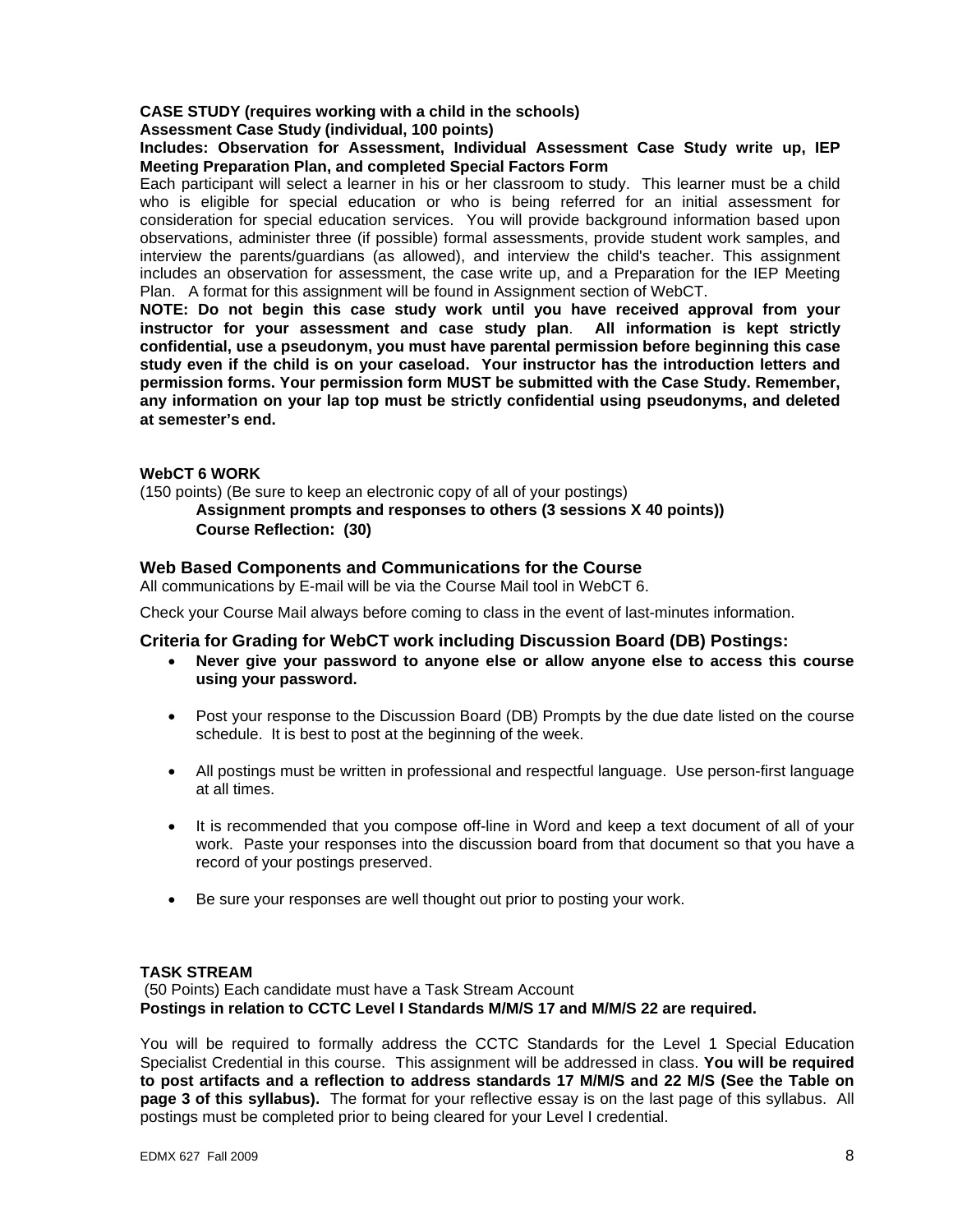# **ACADEMIC REQUIREMENTS**

# **EDMX 627 Fall Semester 2009**

| <b>Participation &amp; Assignments</b>                                  | <b>Notes</b>                                                                                                                           | <b>Points</b> |
|-------------------------------------------------------------------------|----------------------------------------------------------------------------------------------------------------------------------------|---------------|
| <b>Participation (150 points)</b>                                       | $(15 \times 10$ sessions = 150 points)<br>(includes three WebCT sessions)                                                              | 150           |
| Reports: (100 points)                                                   |                                                                                                                                        |               |
| Eco Map for Class Quilt with report                                     | Report on your eco systems with your own quilt<br>square for the Class Quilt                                                           | 30            |
| Practice Administration of WJIII report                                 | You must submit the protocols with your practice<br>report paper                                                                       | 30            |
| <b>Instrument Review Report</b><br>and Share Fair                       | Review Paper along with posting to WebCT (20)<br>Attendance with instrument and sharing<br>at the class Fair                           | 30            |
| <b>Course Survey</b>                                                    |                                                                                                                                        | 10            |
| Field Based Work: (150 points)<br>Moderate-Severe Field Visitation with | Visit a program, take notes and write up a field                                                                                       | 50            |
| report                                                                  | report                                                                                                                                 |               |
| Assessment Case Study:                                                  |                                                                                                                                        | 100           |
| <b>Observation for Assessment</b>                                       | 25 points                                                                                                                              |               |
| Case Study                                                              | 50 points                                                                                                                              |               |
| <b>IEP Meeting Preparation Plan</b>                                     | 25 points                                                                                                                              |               |
|                                                                         |                                                                                                                                        |               |
| WebCT Work: (150 points)                                                |                                                                                                                                        |               |
| Discussion Board and/or Assignment                                      | Three sessions $@$ 40 points = 120 points                                                                                              | 120           |
| <b>Course Reflection</b>                                                | Submitted on line (30 points)                                                                                                          | 30            |
| <b>Task Stream Postings (50 points)</b>                                 |                                                                                                                                        |               |
| Postings for level I Standards                                          | This assignment will be discussed in class                                                                                             | 50            |
|                                                                         | Each student must have a Task Stream Account<br>These postings must be completed in order to be<br>cleared for your Level I credential |               |
| See the course schedule for due<br>dates!                               | Total:                                                                                                                                 | 600           |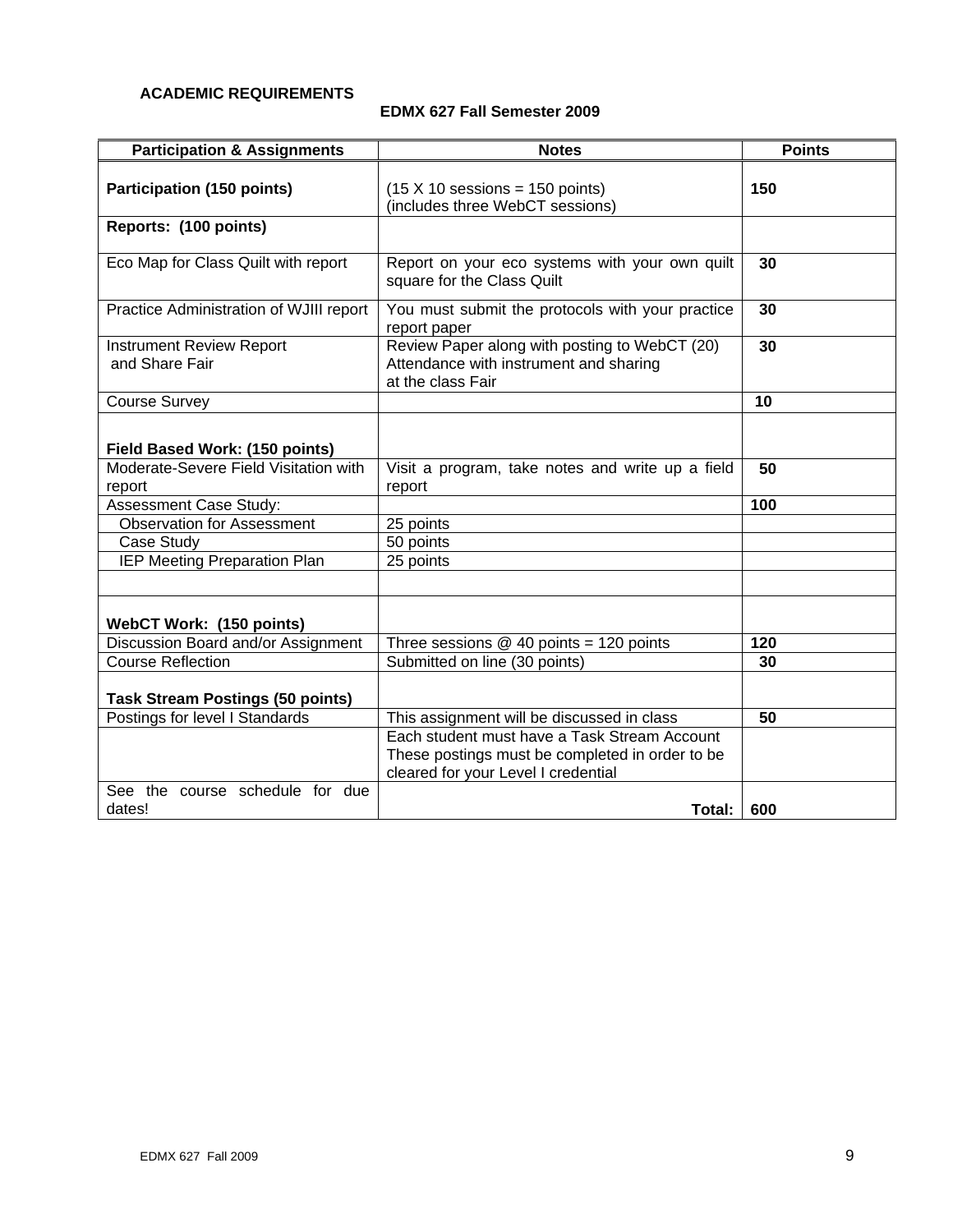#### **GUIDELINES FOR TASKSTREAM FOR LEVEL I STANDARDS**

The purpose of the Level I portfolio is to assess how you meet each of the Level I standards. Although all of the artifacts you place in your portfolio have been assessed/graded by your professors, the connection between the artifacts and your understanding of how your course and field experiences evidence your competence is note demonstrated until you make those connections in your Level I portfolio in TaskStream. Your task is to write a cogent reflective essay for each Level I standard about how the artifacts you post provide evidence that you have met each Level I standard.

Level I standards are threaded throughout your Level I Education Specialist credential program and are addressed multiple times within and across courses. Even though a number of standards are addressed in each course, you are specifically responsible for writing a reflective statement for a given subset of standards in given courses. The standards are identified in each course's syllabus and are expected to be reflected upon in TaskStream by the end of each course.

Please be succinct in your writing. More is NOT necessarily better. State your ideas clearly and ground them in the evidence represented by your artifact(s). When you submit each Level I response, you will request and receive feedback from the course instructor. The instructor will ask for revision or state that you are done. You will not be done with or receive full credit for a TaskStream submission if you are asked to revise it and you do not do so by the last class of the course. Please continue to check your TaskStream portfolio until the instructor states that you are done with the response to each assigned Level I standard.

Each narrative must include at least the following components.

To assist you writing your reflective essays for each standard, the faculty has agreed upon a paragraph structure to help guide you with your responses. You must attach a minimum of one artifact for each standard. This artifact may be designated by the course or it may be your choice. Consult the course syllabus to determine this. You also are encouraged to attach and write about more than one evidence.

Required 1st paragraph: Introduce the reader to the focus of your response as it relates to the Level I standard. DO NOT restate the standard; instead, reflect upon and summarize the significance of your overall learning and competence regarding the standard. Stated in another way, this paragraph should address the "so what" of your learning.

Required 2nd paragraph: Explain how one attached artifact evidences your learning related to the Level I standard. The key here is "evidence." How does this artifact prove that you have learned something specific related to this Level I standard?

Optional additional paragraph(s): If you attach additional artifacts, write a similar paragraph to that described for the 2nd paragraph. We encourage you to provide multiple evidences for each standard.

Final paragraph: Describe what from your field experiences (e.g., student teaching, internship, observations) has enabled you to demonstrate competence with regard to this Level I standard. You may include an artifact from your field experience. If you do so, please explain how it evidences your competence with regard to the standard. Finally, identify what you still need to learn related to this standard. In other words, set a professional learning goal for your future practice with regard to the standard.

Notes: If more than one course addresses a given standard (e.g. Standard 25 M/S which is addressed in both EDMX 632 and EDMX 634) you must add an additional paragraph in section 2, and attach the related artifact. Do not copy blocks of text from one standard to another.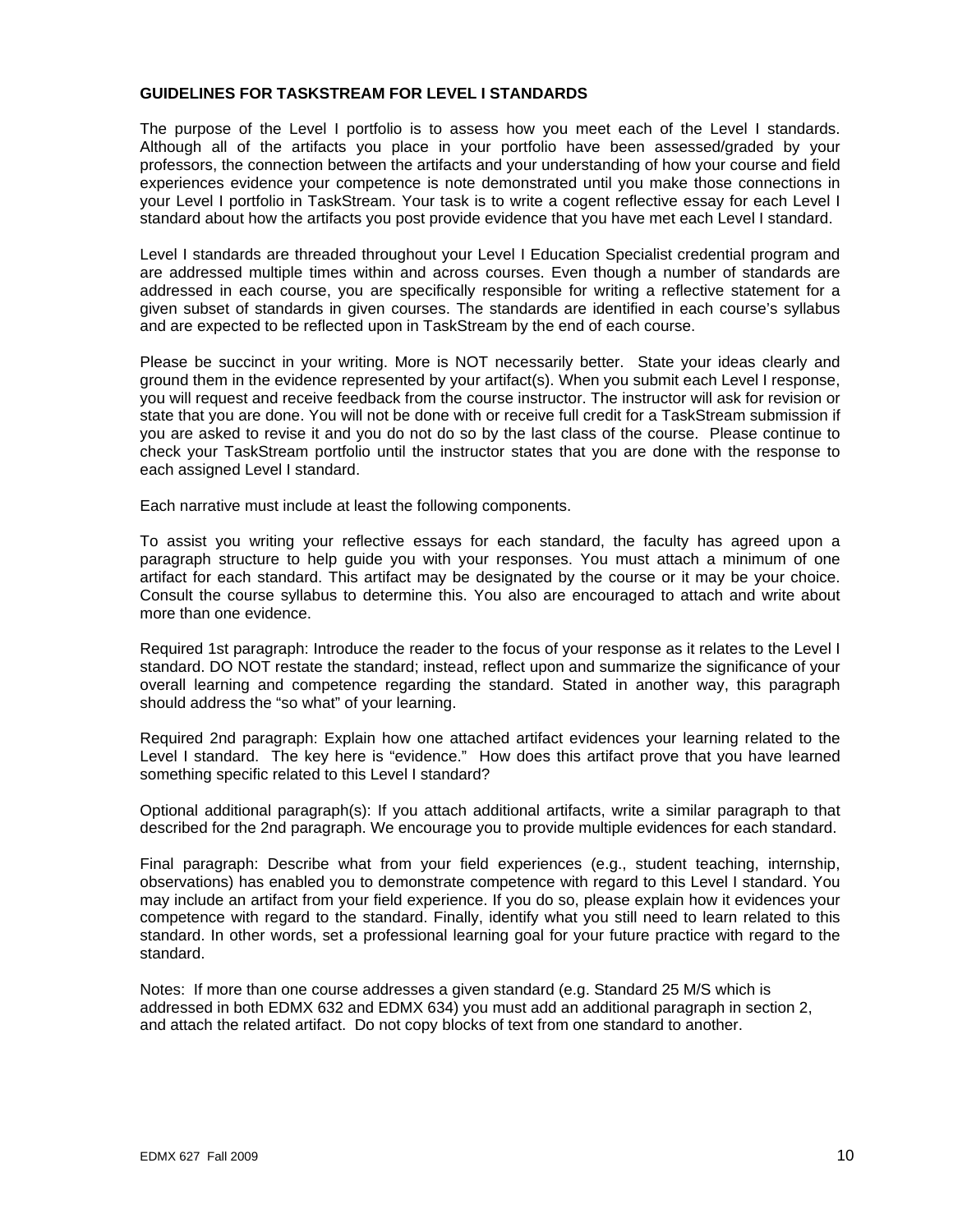# **LEVEL I STANDARDS MATRIX BY COURSE – WITH REQUIRED ARTIFACT**

| <b>Standards</b>                                                                                            | <b>EDMX 622</b>                                                                                                                                                                        | <b>EDMX</b><br>627         | <b>EDMX</b><br>631             | <b>EDMX 632</b>                                    | <b>EDMX</b><br>633    | <b>EDMX 634</b>                                             | <b>EDMX</b><br>572/671/672 |
|-------------------------------------------------------------------------------------------------------------|----------------------------------------------------------------------------------------------------------------------------------------------------------------------------------------|----------------------------|--------------------------------|----------------------------------------------------|-----------------------|-------------------------------------------------------------|----------------------------|
| Standard 10<br>Professional, Legal and Ethical<br>Practices                                                 |                                                                                                                                                                                        |                            | Legal<br><b>Brief</b>          |                                                    |                       |                                                             | X                          |
| Standard 11<br><b>Educational Policy and</b><br>Perspectives                                                |                                                                                                                                                                                        |                            | Summer<br>Institute            |                                                    |                       |                                                             | X                          |
| Standard 12<br><b>Educating Diverse Learners</b><br>with Disabilities                                       | <b>Best</b><br>Practices<br>Report                                                                                                                                                     |                            |                                |                                                    |                       |                                                             | X                          |
| Standard 15<br>Managing Learning<br>Environments                                                            |                                                                                                                                                                                        |                            |                                |                                                    | Discipline<br>Pyramid |                                                             | X                          |
| Standard 16<br><b>Effective Communication and</b><br><b>Collaborative Partnerships</b>                      |                                                                                                                                                                                        |                            | <b>Base</b><br>Team<br>Meeting |                                                    |                       |                                                             | X                          |
| Standard 17<br>Assessment, Curriculum and<br>Instruction                                                    |                                                                                                                                                                                        | <b>IEP</b><br>Prep<br>Plan |                                |                                                    |                       |                                                             | X                          |
| Standard 22<br>Assessment and Evaluation of<br><b>Students</b>                                              |                                                                                                                                                                                        | Case<br>Study              |                                |                                                    | <b>MAPs</b>           |                                                             | X                          |
| Standard 23<br>Planning and Implementing<br>Curriculum and Instruction                                      | <b>Best</b><br><b>Practices</b><br>Report                                                                                                                                              |                            |                                |                                                    |                       |                                                             | X                          |
| Standard 24 Positive Behavior<br>Support                                                                    |                                                                                                                                                                                        |                            |                                |                                                    | <b>PBS Plan</b>       |                                                             | $\overline{\mathsf{x}}$    |
| Standard 25 M/M<br>Characteristics and Needs of<br>Individuals with Mild to<br><b>Moderate Disabilities</b> | <b>Facts About</b><br>Learning<br>Challenges<br>Report and<br>Presentation<br>(Add-on<br>candidates<br>complete a<br>Disability<br>Matrix in either<br>EDMS 512 or<br><b>EDUC 501)</b> |                            |                                | Standards<br><b>Based</b><br>Curriculum<br>Project |                       |                                                             | X                          |
| Standard 25 M/S<br>Communication and Social<br><b>Networks</b>                                              |                                                                                                                                                                                        |                            |                                | Vendor<br>Research<br>Project                      |                       | Self-<br>Determination<br>Postings<br>(WebCT)               |                            |
| Standard 26 M/S<br>Curriculum                                                                               |                                                                                                                                                                                        |                            |                                |                                                    |                       | Resource<br>Area Project                                    |                            |
| Standard 27 M/S<br>Movement, Mobility, Sensory<br>and Specialized Health Care                               |                                                                                                                                                                                        |                            |                                |                                                    |                       | <b>School Nurse</b><br>& Medically<br>Fragile<br>reflection |                            |
| Standard 13<br><b>Special Education Field</b><br><b>Experiences with Diverse</b><br>Populations             |                                                                                                                                                                                        |                            |                                |                                                    |                       | Practicum<br>Logs & Field<br>Reflection                     | X                          |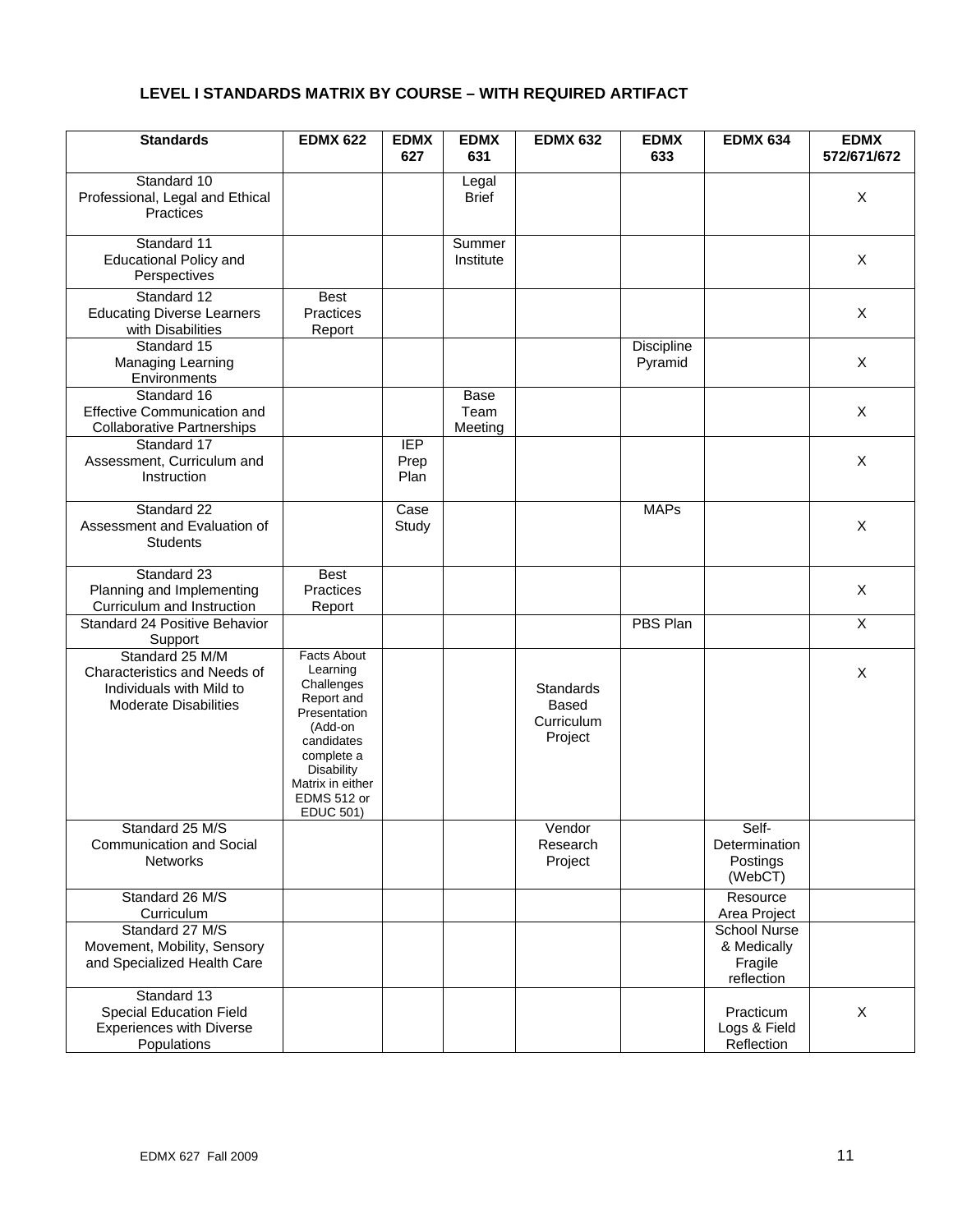# **EDMX 627 Course Schedule Fall 2009 Order of topics may change**

| <b>Date</b> | <b>Topics</b>                                                                     | Preparation | <b>Assignments due</b>          |
|-------------|-----------------------------------------------------------------------------------|-------------|---------------------------------|
| 9/2         | Introduction to the course                                                        |             | <b>Course Survey Due</b>        |
|             | Eco Map work in class                                                             |             |                                 |
|             |                                                                                   |             |                                 |
|             |                                                                                   |             |                                 |
|             |                                                                                   |             |                                 |
|             |                                                                                   | Chapters 1- |                                 |
| 9/9         | Eco Map sharing. Create Class Quilt                                               | 3           | Eco Map and paper due           |
|             | Create class quilt                                                                |             |                                 |
|             |                                                                                   |             |                                 |
|             | <b>Overview of Assignment: Obs.for Assessment</b>                                 |             |                                 |
| 9/16        | <b>Formal Assessment</b>                                                          | Chaps. 4-6  | In class workshop               |
|             | Psychometrics                                                                     |             |                                 |
|             |                                                                                   |             |                                 |
|             |                                                                                   |             |                                 |
|             |                                                                                   |             |                                 |
| 9/23        | Intro to Woodcock Johnson III                                                     | Chaps. 7-8  |                                 |
|             | <b>Standard &amp; Extended Batteries</b>                                          |             |                                 |
|             |                                                                                   |             |                                 |
|             | <b>Overview of Assignment: Case Study</b>                                         |             |                                 |
|             |                                                                                   |             |                                 |
| 9/30        | WJIII class #2:                                                                   | Chaps. 9-10 | <b>Practice Admin lab</b>       |
|             | Scores and Scoring/Compuscore                                                     |             | Bring WJIII if you have one     |
|             |                                                                                   |             |                                 |
|             | <b>Overview of Assignment: Instrument Fair</b>                                    |             |                                 |
|             |                                                                                   |             |                                 |
|             |                                                                                   | Chaps. 11-  |                                 |
| 10/7        | Adaptive Behavior                                                                 | 12          |                                 |
|             | <b>Vineland Adaptive Behavior Scales</b>                                          |             |                                 |
|             | Berry Visual Motor Integration<br><b>Overview of Assignment: Mod/Severe paper</b> |             |                                 |
|             |                                                                                   |             |                                 |
| 10/14       | No Face-to-Face                                                                   |             | <b>Post Obs. For Assessment</b> |
| <b>WBI</b>  |                                                                                   |             |                                 |
| #1          | WB #1 on Response to Intervention (RTI)                                           |             | by Oct. 14                      |
|             |                                                                                   |             |                                 |
|             |                                                                                   |             |                                 |
|             |                                                                                   |             |                                 |
| 10/21       | RTI workshop                                                                      | Chap. 17    | <b>Post WebCT response</b>      |
|             | <b>PLC</b>                                                                        |             | prior to class                  |
|             |                                                                                   |             |                                 |
|             |                                                                                   |             |                                 |
|             |                                                                                   |             |                                 |
| 10/28       | <b>Instrument Fair</b>                                                            | Instrument  | <b>Post Instrument Review</b>   |
|             |                                                                                   | and Review  | prior to class meeting          |
|             |                                                                                   |             |                                 |